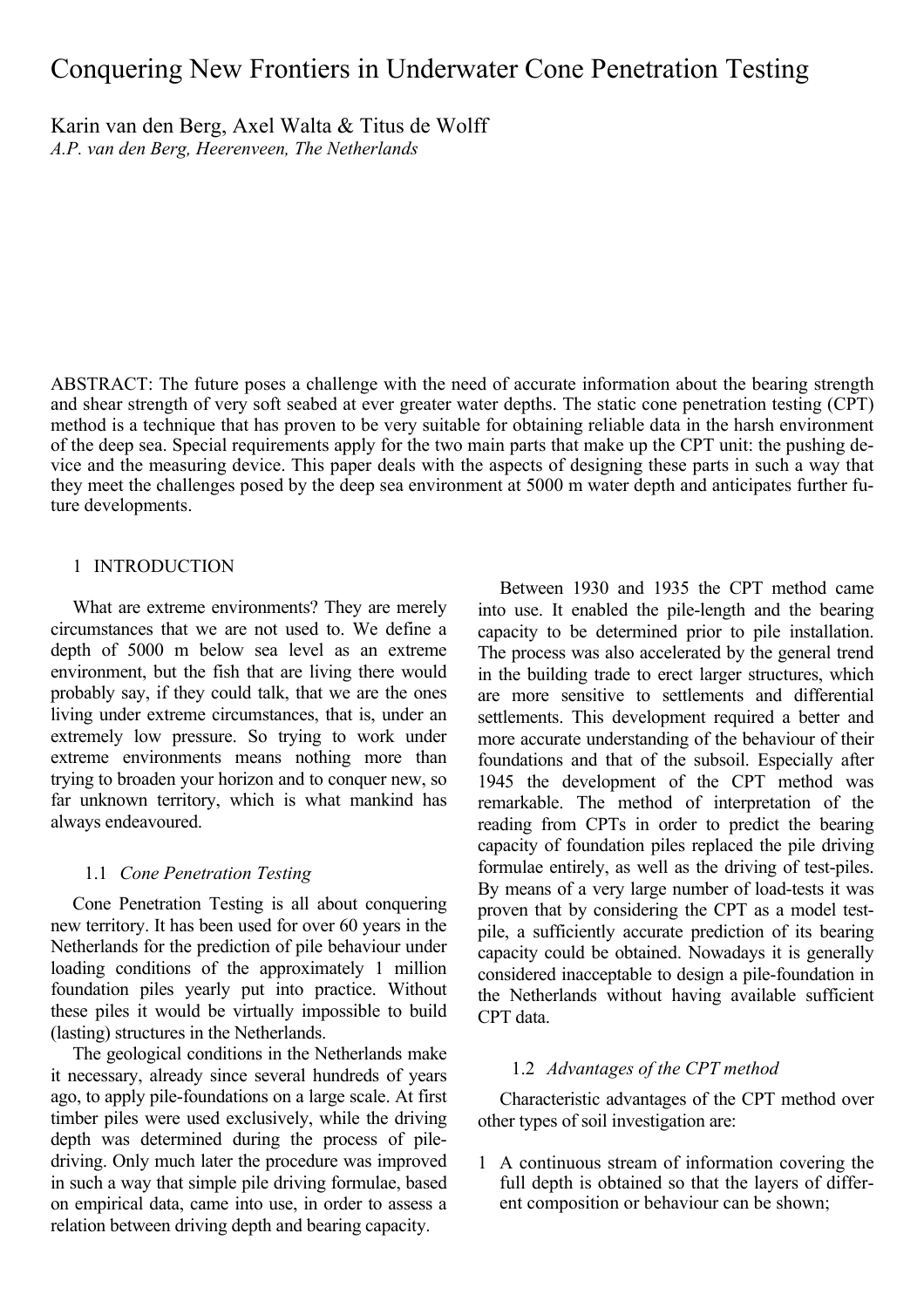- 2 Measurement of the parameters is done in-situ, so that the actual stress conditions are influenced as little as possible, this in contrast with tests performed just below the bottom of a borehole and especially when it concerns so-called undisturbed samples for testing in the laboratory;
- 3 The results are very reliable because the human influence on registration of the results can be entirely excluded;
- 4 The method provides results, which can be interpreted on the spot;
- 5 The costs involved are infinitely lower than those of other kinds of soil investigations.

# 2 HISTORY OF OFFSHORE SOIL INVESTIGATION EQUIPMENT

# 2.1 *Wireline CPT: WISON-APB*

Offshore soil investigation using the static "Dutch" cone penetration testing method was started in 1970 with wire-line "down-the-hole" CPT equipment, called WISON (stands for WIreline SONdeerapparaat), built by A.P. van den Berg for Fugro. Since that time numerous units were manufactured by several different parties and many different technical developments have taken place. Nowadays the wireline equipment made by A.P. van den Berg is called WISON-APB. The CPT unit is lowered into a pre-drilled bore-hole to measure cone tip resistance, local friction and pore-water pressure over 3 m intervals up to maximum 50 kN, 1 m intervals up to maximum 100 kN and 1.6 m intervals up to maximum 150 kN.

### 2.2 *Seabed CPT: ROSON*

In the eighties the ROSON (stands for ROtating SONdeerapparaat) was put into use for the first time: a CPT unit that could be lowered onto the seabed for continuous penetration testing at capacities ranging from 10 kN to 200 kN. The driving force was supplied by electrically driven friction wheels, ensuring the continuous movement into the soil.

### 2.3 *Recent offshore developments*

A selection of products developed (or in development) by the R&D team in the last three years is:

- Seabed sampler (development phase; since 2003)
- Wireline system with a depth rating of 2000 m (development phase; since 2003)
- Cones with a depth rating of 4000 m (custom made for the investigation of the oil carrier "Prestige")
- Depth encoder with a depth rating of 7000 m (taken into production since 2002; 2 systems are commercially in use)
- Acoustic data transmission for the Roson system with a depth rating of 2000 m (taken into production since 2000; 3 systems are commercially in use)

## 3 CONQUERING NEW FRONTIERS IN UNDERWATER CONE PENETRATION **TESTING**

The need to perform offshore soil investigations at a water depth of 5000 m requires a whole new design of the CPT equipment in order not only to survive the extreme environment at 5000 m water depth but also to obtain data with the required accuracy and reliability. The challenges encountered need to be addressed for both main parts that make up a CPT system, namely the pushing device and the measuring system. These technical challenges arise from:

- 6 The ambient water pressure of  $50$  N/mm<sup>2</sup>;
- 7 Salt water;
- 8 The very soft seabed;
- 9 The accuracy of the cone to measure the soil with a nominal bearing strenght of  $0.05$  N/mm<sup>2</sup> (50 kPa) with respect to the ambient water pressure of 50 N/mm<sup>2</sup> (50 MPa);
- 10 The long way down and up, to and from the bottom of the sea.

# 3.1 *Considerations regarding the pushing device*

Designing offshore CPT equipment is completely different compared to the designing of onshore CPT equipment. Figure 1 gives a rough idea about the conditions to be considered when designing CPT equipment for offshore deployment. Tables 1 thru 4 show the typical groups, divided into subgroups. Below every subgroup, possible solutions are mentioned to cope with the issues posed by that specific subgroup. The conclusion should be easy: design a machine that contains all these subgroup's solutions.

But the solution for one can undo the solution for the other. And this is the challenging part for the Research & Development team.

The Research & Development team has to get the right balance between the solutions of the subgroups. A technical background, a good sense of imagination and an extensive working experience makes all the difference in creating a good working design.

### 3.1.1 *Handling*

In order to be able to perform soil tests up to 40 m depth, the pushing device needs a heavy weight to counter the pushing thrust and a tall frame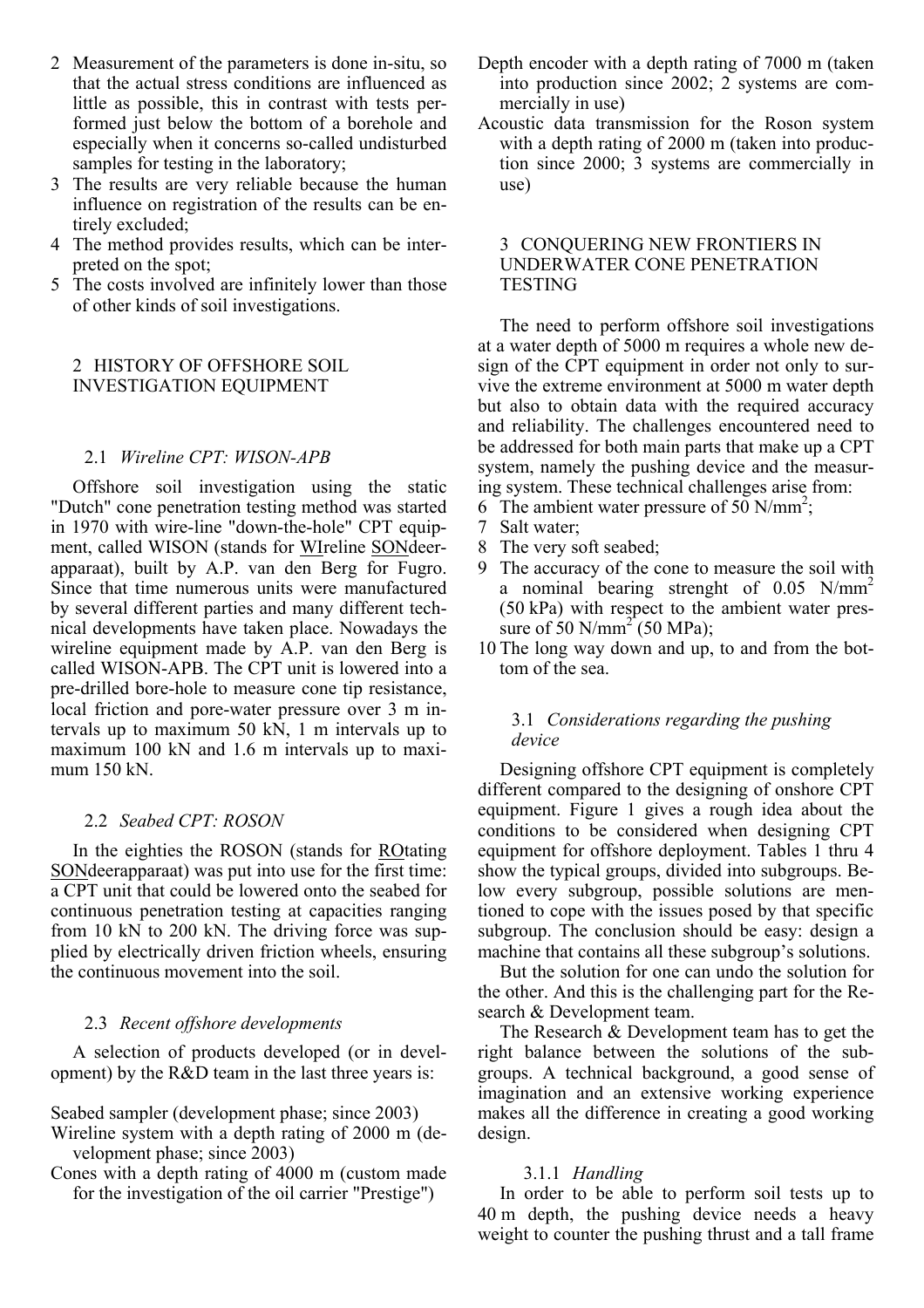to protect the long CPT string. A large seabed contact base for stability and minimum disturbance of the bottom adds to the heavy weight. However a sudden weather change, like hard wind and high waves will turn a heavy machine like that into an uncontrolled piece of equipment. Weight reduction will help to control the machine. It is clear that a critical balance has to be found for the opposing preconditions with respect to weight.



#### **Figure 1: Mixture of groups**

While lowering the equipment to the seabed the speed cannot be high otherwise it will tumble over and the CPT rod protection part will collide with the lifting cable and the umbilical with serious risk of damage. With a less tall frame and a smooth base the lowering procedure will be less risky and quicker.

To be still able to penetrate to 40 m with less weight and a smaller frame, the following modifications are needed:

- 11 the cross sections of the cone and the rods are reduced ( $σ = F/A$ ).
- 12 a cartridge system with CPT rods and a manipulator to connect and disconnect the rods.

| Group: Handling           |                     |  |
|---------------------------|---------------------|--|
| Sub-group                 | Possible solutions  |  |
| <b>Weather conditions</b> | Light weight, small |  |
| Sea conditions            | Light weight, small |  |
| Skills of the crew        | Easy to operate     |  |
| Long way up and<br>down   | Hydrodynamic shapes |  |

**Table 1: Considerations regarding handling** 

 A computer with special software running on deck communicates with the submerged multiplexer on the unit and collects the CPT data. A window on the screen shows the movements of the manipulator. After a sounding depth of 40 m the manipulator disconnects the rods and put them back in the cartridge.

When lifting the equipment from the seabed the winch on deck will have a hard time to pull the machine upwards against the massive resistance. Hydrodynamic smooth topside will help to ease the lifting.

All in all the entire unit is made smaller, lighter, safer to handle, even in bad weather, and still able to push 40 m.

# 3.1.2 *Environment*

# 3.1.2.1 Water pressure

 At 5000 m water depth the ambient water pressure will be a staggering 50  $N/mm^2$ . While lowering the machine, a pressure compensator will be necessary to deal with the pressure difference of 50 MPa between the inside and outside of the housings.

Some chambers and housings in the unit, which need an atmospheric pressure of 0.1 MPa, like electronic chambers, have to be sealed off from the high pressure. This affects the seals and the geometry of the design. Some of the chambers or housings have to be pressure compensated otherwise the unit will be too heavy. The compensating system has to react on every change in ambient pressure otherwise the differential pressure can damage the seals and seawater will have access to important parts of the unit.

The ambient water pressure especially has effect on the cone. If a normal onshore cone is used it will be impossible to measure a value accurately because the measured value will be less than 0.1% of the ambient water pressure. A special cone design will be necessary to make accurate measurements.

| Group: Environment      |                                                          |
|-------------------------|----------------------------------------------------------|
| Sub-group               | Possible solutions                                       |
| <b>Seawater</b>         | Protecting coating;<br>seawater resistant ma-<br>terials |
| <b>Ambient pressure</b> | Strong housing or<br>fluid filled with com-<br>pensator  |

**Table 2: Considerations regarding the environment** 

# 3.1.2.2 Salt water

Salt water can be very aggressive to certain materials, and may therefore cause failures. Especially saltwater in combination with electricity will give corrosion problems. Next to the underwater problems, a problem can also occur on deck. When the system is used and put back on deck, the water will evaporate and the salt crystals will stay behind.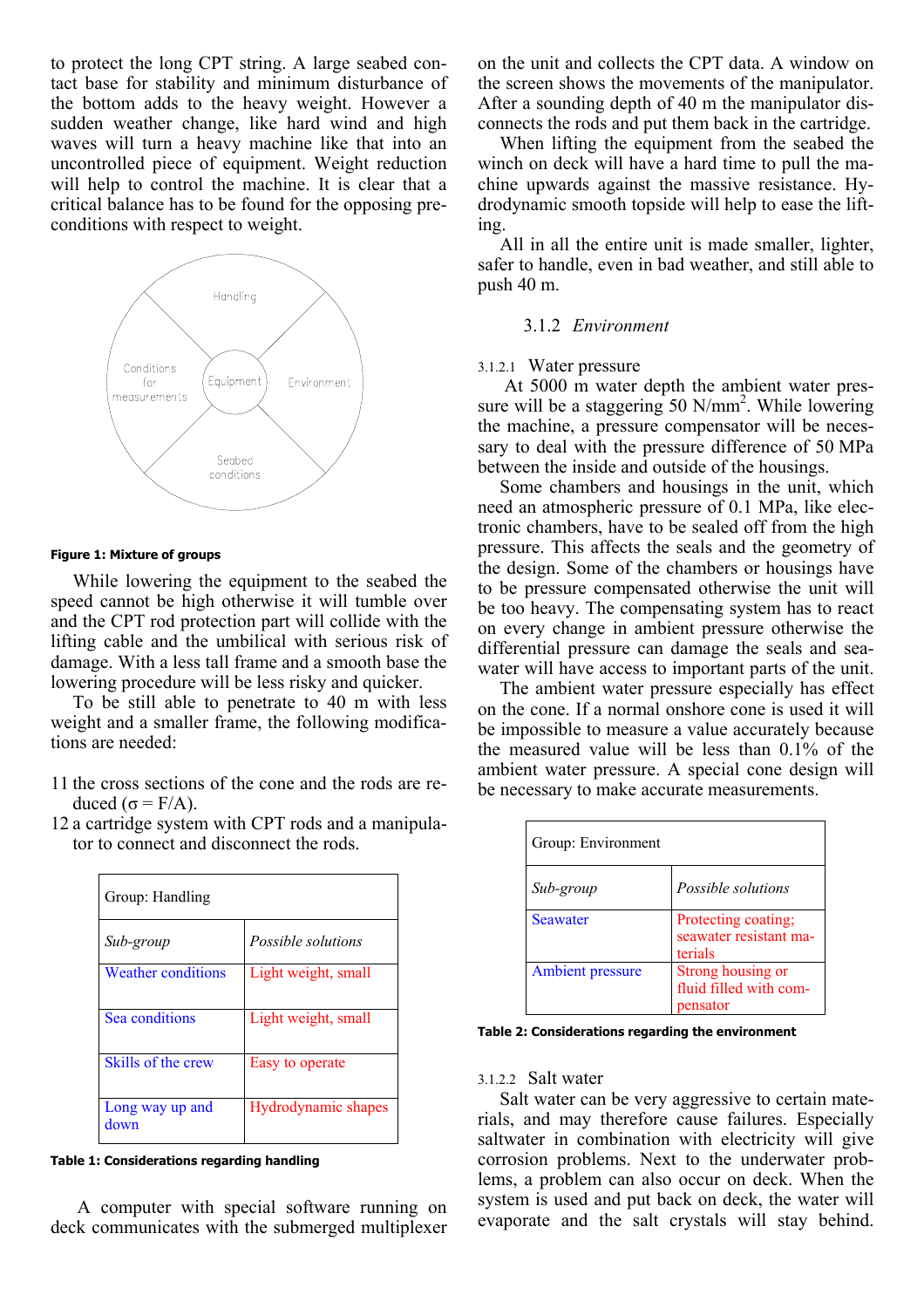These salt crystals stick to grease and can affect the function of for example a bearing or a seal.

# 3.1.3 *Seabed conditions*

The very soft seabed consists of very small particles suspended in water. The challenge is to detect the border between water and seabed. When the system is lowered with a certain speed and hits the seabed, disturbance of the soil will occur. The weight of the system is also a problem if the base plate is too small. The unit will sink into the seabed. If the pushing system sinks into the soil the consequence is that the cone or vane test apparatus starts below the seabed surface. This will preload the cone during zero reading. A preloaded cone or vane test apparatus will give data biased with the preload value. Distance to seabed measurement during landing will prevent this.

Before testing measurement of the horizontality and possible correction of horizontality is necessary.

Three moveable legs with levelling plates with sufficient area answer to these issues. Before lifting the equipment after performance of the test, the legs are retracted.

| Group: Seabed conditions |                                                               |  |
|--------------------------|---------------------------------------------------------------|--|
| Sub-group                | Possible solutions                                            |  |
| <b>Slope</b>             | Adjustable support<br>plates                                  |  |
| Soft                     | Large surface of the<br>support plates to avoid<br>sinking in |  |
| Hard                     | Heavy reaction weight                                         |  |

**Table 3: Considerations regarding seabed conditions** 

| Group: Conditions for measurements |                         |  |
|------------------------------------|-------------------------|--|
| Sub-group                          | Possible solutions      |  |
| As little as possible              | Large surface of the    |  |
| disturbance of the                 | support plates to avoid |  |
| seabed                             | sinking in              |  |
| No undesirable                     | Large stable unit to    |  |
| movements of the                   | lead the reaction       |  |
| equipment                          | forces to the seabed    |  |

**Table 4: Considerations regarding measurements** 

# 3.2 *Considerations regarding the measuring system*

One of the most important challenges is an accurate measurement of the soil strength parameters in deep water. The main issues to be addressed with measuring soil strength in deep water are:

- 13 Sensitivity versus water pressure, especially for friction measurements. The friction of the "O" ring seals to the other parts increases with the water pressure and limits the free movement of for instance the friction sleeve.
- 14 Water pressure consuming the measuring range of the cone tip resistance  $q_c$  and pore water pressure U.

The force acting on the cone resulting from the penetration speed is passed on to the pushing rod in several ways. Only the way through the load cell is measured by the data acquisition system. Other possible ways are for instance through "O" rings, soil seals and dirt or contamination.

"O" rings for instance deform under high pressure and exert a higher force on its metal surrounding. This causes a greater part of the generated force to pass through the "O" rings, resulting in a lower measured parameter.

The area on which the water pressure  $U_2$  acts preloads the cone load cell.



A=0,25x3,14x30,9x30,9=750 MM^2 B=0.25x3.14x35.7x35.7=1000 MM^2  $\alpha = A/B$  $\beta = 1 - A/B$ 

 $\alpha = 750/1000 = 0.75$ 

 $\beta = 1 - 0.75 = 0.25$ 

**Figure 2: Standard AP van den Berg cone dimensions** 

$$
F_h = \rho g h_z A
$$

Where;

- Fh is the force on the load cell
- ρ is the unit weight of (sea)water
- g is the earth gravity at the location
- $h<sub>z</sub>$  is the water column
- A is the area on which the water pressure acts. In the case of AP van den Berg 10cm² cones this is  $7.5cm<sup>2</sup>$  ( $\alpha=0.75$ ).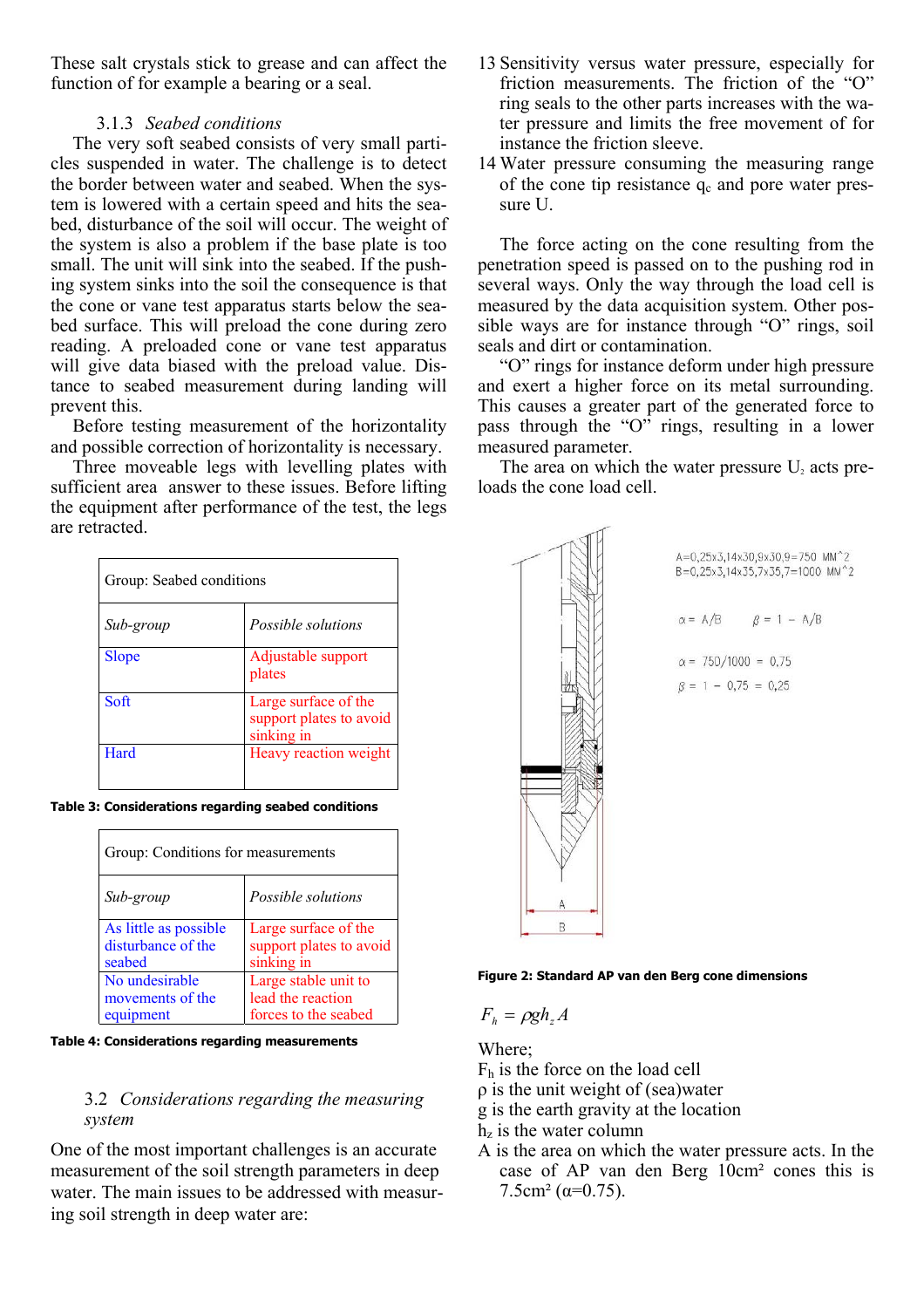Per 1000 m water depth this results in a force in the tip load cell of approximately 750 kN. This equals 7.5 MPa tip load. When measuring soft clays the preloading of the cone exceeds a measured value of the clay by far (a typical value measured in soft clays is 50 kPa).

### 3.2.1 *Possible solutions*

### 3.2.1.1 Hydrostatically compensated cone.

In a hydrostatically compensated cone the soil seals and seals for water tightness can be avoided when a subtraction design is chosen. The strain gauges can then be fitted on the inside of the two load cells while the outside is exposed to the surrounding water. This eliminates the problem mentioned under 3.2. sub 13 but ads the problems associated with subtraction cones like inaccuracy of the local friction.

In the hydrostatically compensated cone the preload caused by the water pressure due to area affects is grossly avoided. However the problem of calibration is introduced.

The surrounding water pressure is now present on all sides of the load cell in the cone leading to a three dimensional deformation of the material of the loadcell and the strain gauges. This deformation of the material of the cone differs from the deformation caused by the force from the soil. The IKS institute of the University of Siegen, Germany found a deviation of 1% in span when testing torque load cells under 40 MPa pressure.

A hydrostatically compensated cone needs to be calibrated under the same pressure as it is used under, which makes the calibration procedure technically very challenging and only valid at the calibrated pressure.

# 3.2.1.2 Specially designed "normal" cone

The ambient water pressure now only acts on the outside of the cone. The deformation of the material on the outside of the cone can be calculated and taken into consideration in the cone design.

The load cell is at atmospheric pressure and normal calibration data applies.

The inaccuracy due to the problems mentioned in 3.2 sub 13 and 3.2, sub 14 need to be addressed to see if the problems can either be avoided or be known so accurately that the effects can be adjusted.

# At 3.2, sub 13

Measuring the friction of the "O" rings under pressure is determined by applying a small accurately known force to the friction sleeve of a normal cone at various pressures. For this purpose AP van den Berg designed a high-pressure vessel that is hinged in the middle. By turning the vessel upside

down the known weight of the friction sleeve can be applied to the load cell or not. Mounting a friction sleeve with defined weight onto the cone and turning the vessel enables measurement of the friction of the "O" rings.

#### Load resulting from a "0.002MPa" weight



**Figure 3: Relation between water pressure and measured load.** 

A.P. van den Berg used this method to test her cones for deep water. Having a reliable measuring method resulted in small design changes that minimizes the effects of "O" ring friction as is shown in figure 3.

### At 3.2, sub 14

With only a small part of the range used for measuring the soil data special care needs to be taken with cone calibration. The cone is usually specified as 0.1% accurate. The overall accuracy depends further on the data acquisition system, the cabling in between and force bypass effects as mentioned before.

The repeatability or precision of the load cell itself is much better than 0.1%. When only a small part of the full measuring range is used the calibration procedure must be adjusted to this. Modern software packages are well capable of comparing accurate 100-point calibration data with acquired soil data eliminating non-linearity effects of the load cell.

In a calibration procedure the cone load cell is compared to a standard. Two points (zero and full load) are used to determine a straight line. This trend line is used to calculate the actual load from the loadcell output. Accuracy is the deviation of the actual load on the loadcell from the calculated load (see figure 4).

A different situation occurs when only a small part of the measuring range is used and the zero reading is recorded at the start of the test and used as the reference for testing.

The trend line differs from reality in two ways: an absolute distance between the lines and a deviation in angle.